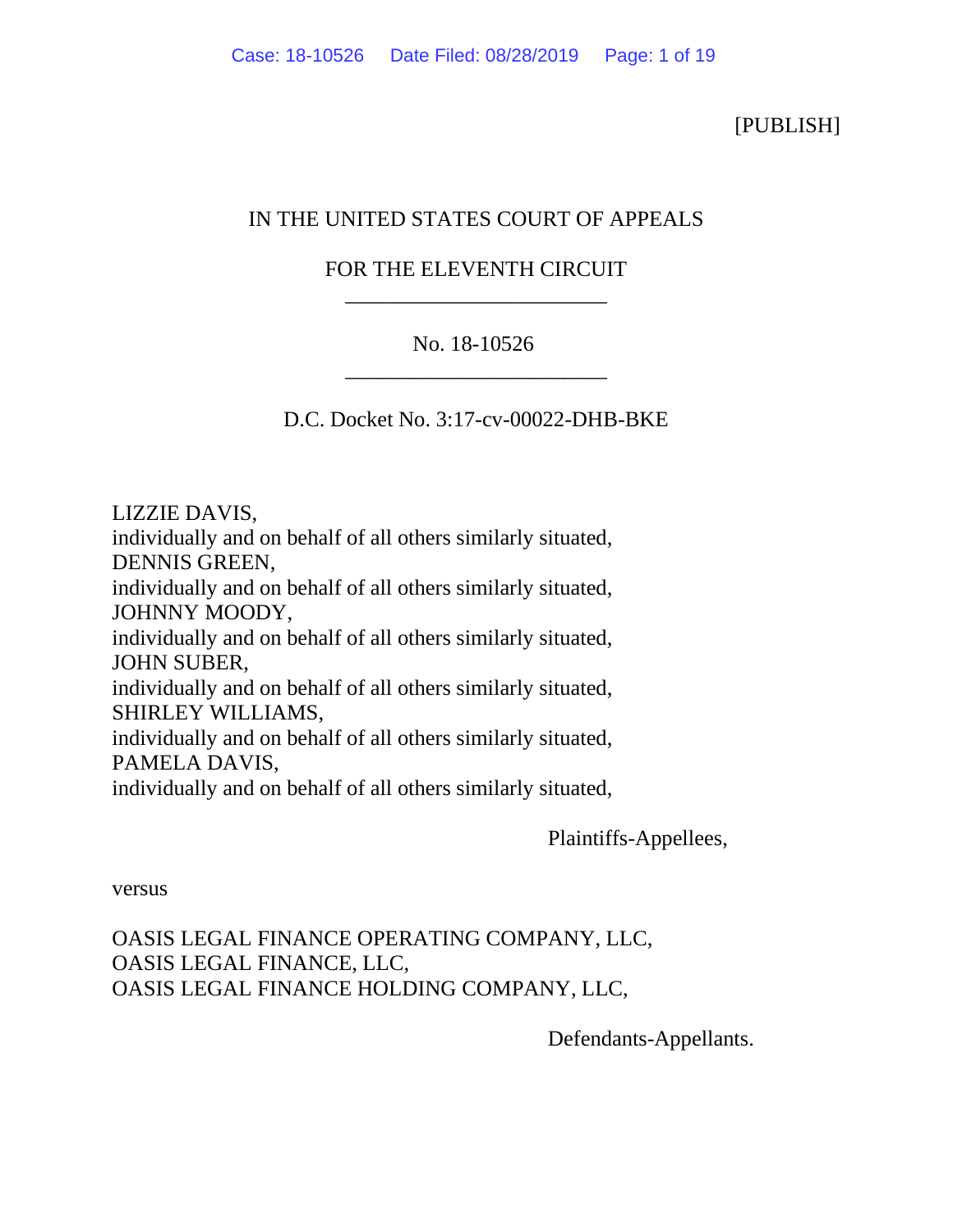Appeals from the United States District Court for the Southern District of Georgia

\_\_\_\_\_\_\_\_\_\_\_\_\_\_\_\_\_\_\_\_\_\_\_\_

\_\_\_\_\_\_\_\_\_\_\_\_\_\_\_\_\_\_\_\_\_\_\_

(August 28, 2019)

Before TJOFLAT and JORDAN, Circuit Judges, and SCHLESINGER, District Judge. [∗](#page-1-0)

JORDAN, Circuit Judge:

American courts have long refused to enforce contractual provisions that contravene public policy. *See, e.g.*, *Marshall v. Baltimore and Ohio R.R.*, 57 U.S. 314, 334 (1853) ("It is an undoubted principle of the common law that it will not lend its aid to enforce a contract to do an act that is illegal, or which is inconsistent with sound morals or public policy. . . ."). In Georgia, "[n]o principle of jurisprudence is better settled than this." *Glass v. Childs*, 71 S.E. 920, 921 (Ga. Ct. App. [1](#page-1-1)911).<sup>1</sup>

Courts have said that "[i]t is the duty of all courts of justice to keep their eye steadily up on the interests of the public, . . . and when they find an action is founded

<span id="page-1-0"></span><sup>∗</sup> The Honorable Harvey E. Schlesinger, United States District Judge for the Middle District of Florida, sitting by designation.

<span id="page-1-1"></span><sup>&</sup>lt;sup>1</sup> For an interesting early Georgia case holding a contract void as against public policy, see *Chancely v. Bailey*, 37 Ga. 532, 533, 541–42 (Ga. 1868) (holding that a contract purporting to pay Mr. Chancely \$2,500 if he served in Mr. Bailey's place in the Army of the Confederate States during the Civil War was void because Georgia did not have the right to forcibly secede from the Union and Mr. Chancely could not contract to illegally engage in war against the United States).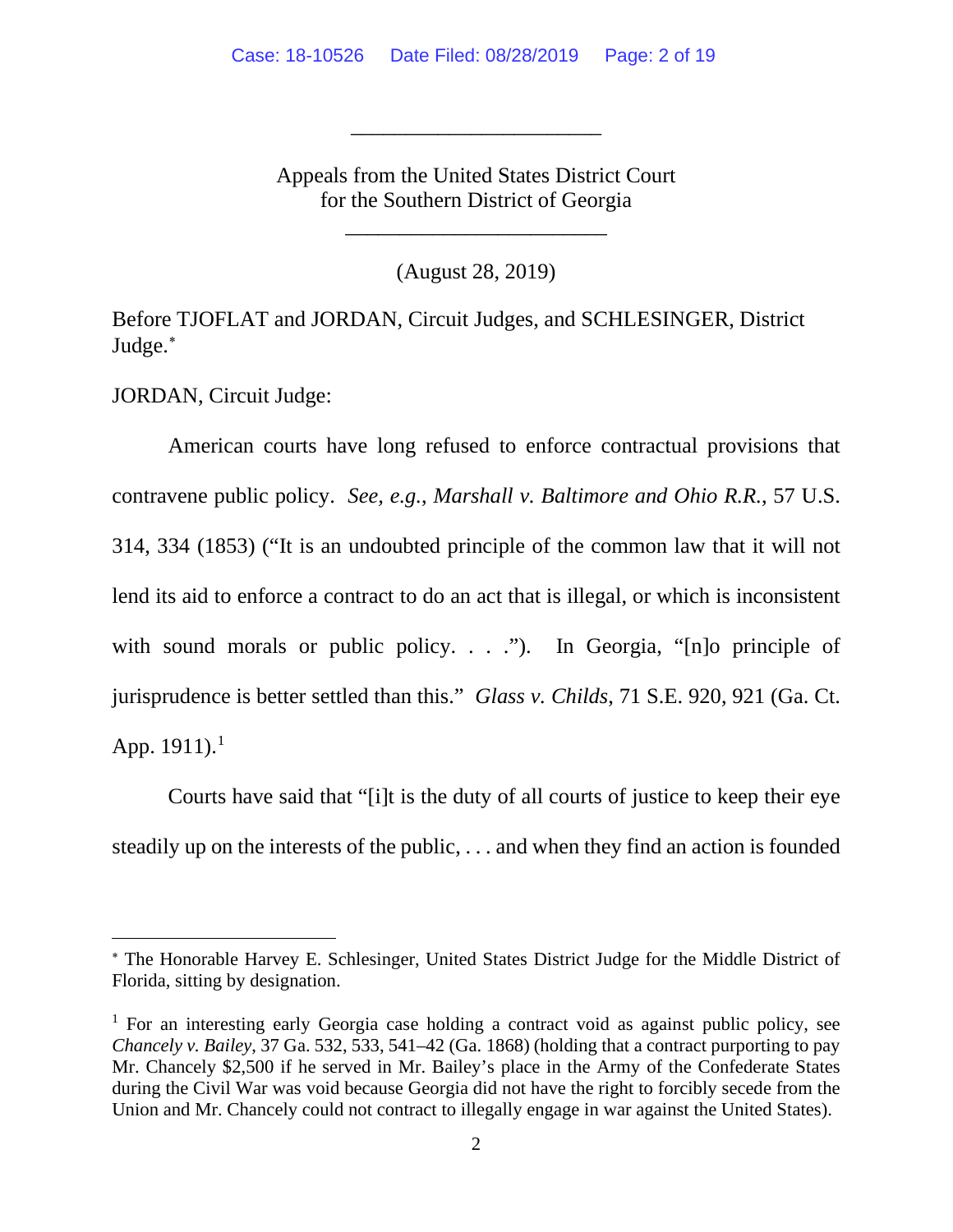#### Case: 18-10526 Date Filed: 08/28/2019 Page: 3 of 19

up on a claim injurious to the public . . . to give no countenance or assistance *in foro civili.*" Elisha Greenhood, The Doctrine of Public Policy: Reduced to Rules 2 (1886) (quoting C.J. Wilmot's Opinion in *Low v. Peers*, (1770) 97 Eng. Rep. 138 (Ex. Ch.)). Others, however, have characterized the public policy defense as "a very unruly horse, and when once you get astride it you never know where it will carry you." *Richardson v. Mellish*, (1824) 130 Eng. Rep. 294, 303 (H.L.) (Burrough, J.).

In this case, a class of borrowers filed suit in Georgia against their lenders, alleging that their loan agreements violated state usury laws. The lenders moved to dismiss the action based on the forum selection clause and class action waiver in the agreements. The district court concluded that both provisions were unenforceable as against Georgia public policy, and the lenders appealed.

Following oral argument and a review of the relevant authorities, we agree with the district court. Georgia's Payday Lending Act and Industrial Loan Act articulate a clear public policy against enforcing forum selection clauses in payday loan agreements and in favor of preserving class actions as a remedy for those aggrieved by predatory lenders. If Georgia's public policy regarding payday lenders is a horse, as Justice Burrough suggested, it carries these borrowers safely to a Georgia courthouse.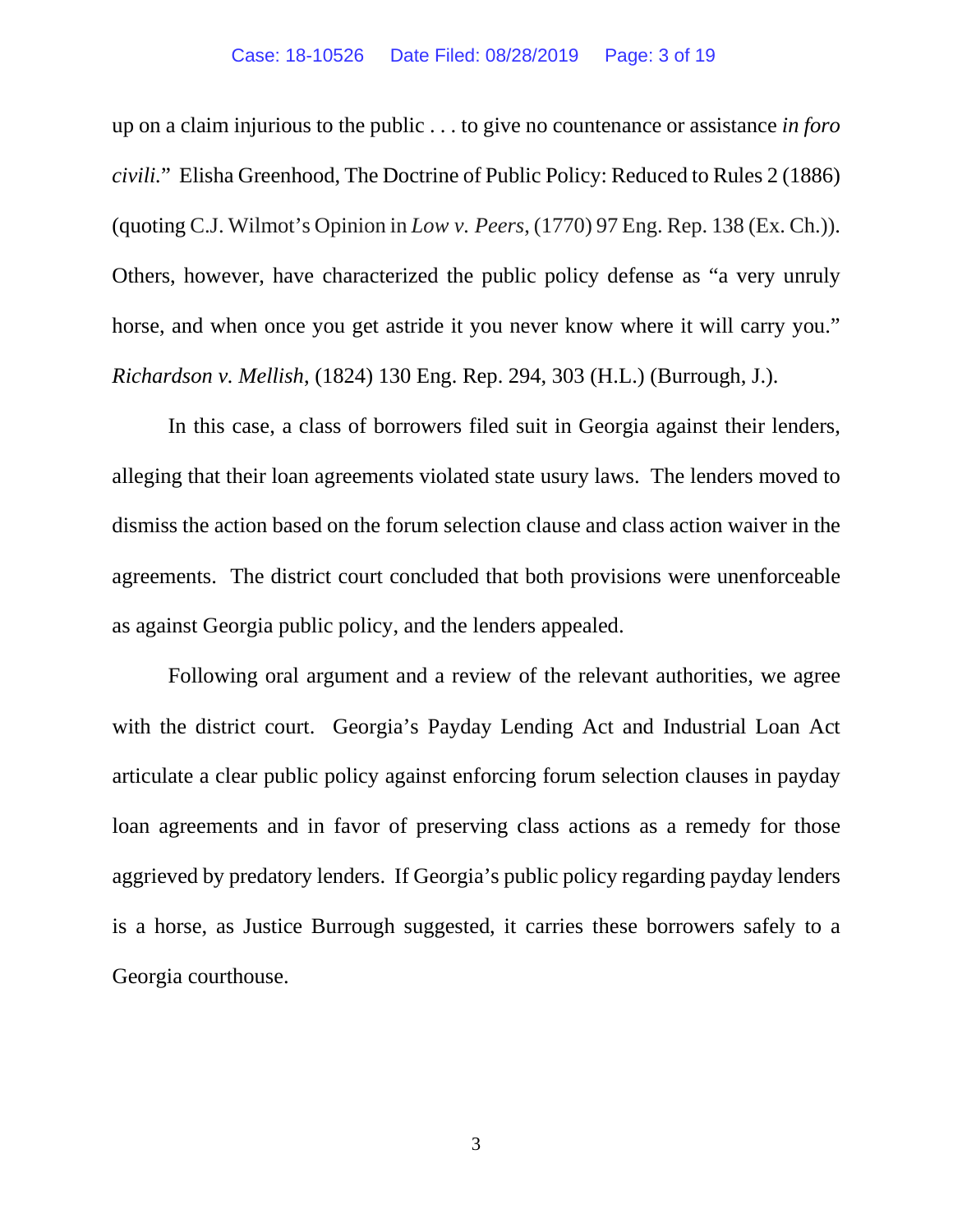**I**

The plaintiffs entered into identical loan agreements with Oasis Legal Finance, LLC; Oasis Legal Finance Operating Company, LLC; and Oasis Legal Finance Holding Company, LLC ( the "Oasis lenders"). The loans generally amounted to less than \$3,000 and were to be repaid from any recoveries that the plaintiffs received in their separate personal injury lawsuits. The plaintiffs' obligations to repay the loans were therefore contingent on success in the underlying lawsuits.

In February of 2017, the plaintiffs filed a class action complaint against the Oasis lenders in Georgia state court, alleging that the loan agreements violated Georgia's Payday Lending Act, O.C.G.A. § 16-17-1 *et seq.*, Industrial Loan Act, O.C.G.A. § 7-3-1 *et seq.*, and usury laws, O.C.G.A. § 7-4-18. The Oasis lenders removed the suit to federal court and moved to dismiss the complaint under Federal Rule of Civil Procedure 12(b)(6) and to strike the plaintiffs' class allegations under Federal Rule of Civil Procedure 12(f). The Oasis lenders argued, among other things, that the loan agreements' forum selection clause required the plaintiffs to bring suit in Illinois, and that the class action waiver barred their ability to file a class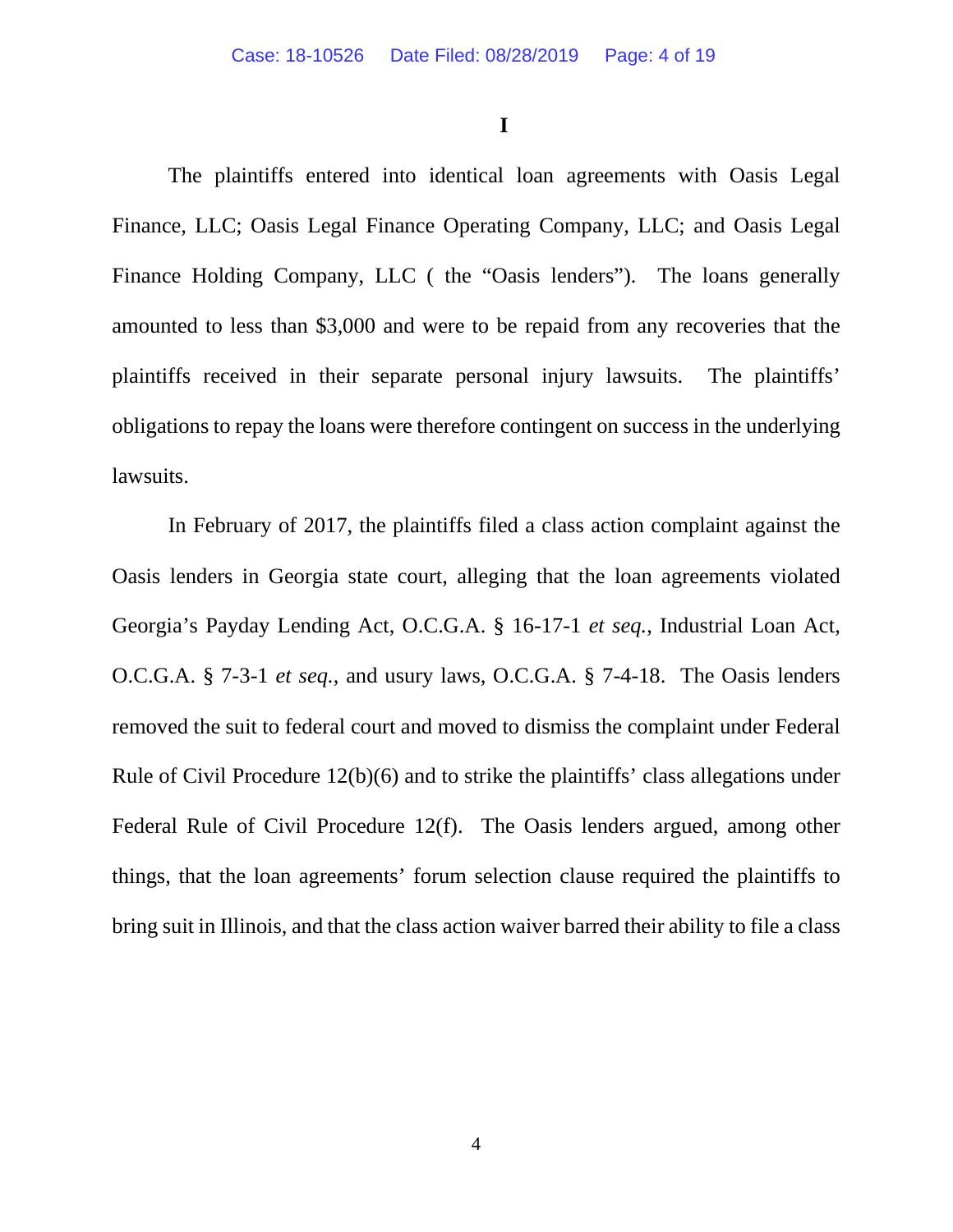action. The plaintiffs responded that these provisions violated Georgia public policy and, therefore, were unenforceable. [2](#page-4-0)

Applying Georgia law, the district court rejected both of the arguments made by the Oasis lenders and held that the forum section clause and class action waiver were unenforceable. *See Davis v. Oasis Legal Fin. Operating Co*., No. CV 317-022, 2017 WL 5490919, at \*4–5 (S.D. Ga. Nov. 15, 2017) The district court concluded that "the enforcement of forum selections clauses in payday lending contracts would contravene [Georgia's] public policy" as established by the Payday Lending Act. *Id.*  at \*4. It explained that "[c]ertain payday lenders have attempted to use forum selection clauses contained in payday loan documents in order to avoid the courts of the State of Georgia, and the General Assembly has determined that such practices are unconscionable and should be prohibited." *Id.* at \*3 (quoting § 16-17-1(d)). The district court similarly ruled that the class action waiver contravened public policy because, when the Georgia Legislature enacted the PLA and the GILA, it expressly included class actions as a remedy for those aggrieved by payday lenders. The district court reasoned that the Georgia Legislature would not create such a remedy

<span id="page-4-0"></span><sup>&</sup>lt;sup>2</sup> The loan agreements' forum selection clause states: "THE PARTIES HEREBY IRREVOCABLY AND UNCONDITIONALLY CONSENT TO SUBMIT TO THE EXCLUSIVE JURISDICTION OF THE CIRCUIT COURT OF COOK COUNTY, ILLINOIS FOR ANY DISPUTES . . . ." D.E. 10-8 at 25 ¶6.5 (capitalization in original). The loan agreements' class action waiver states: "THE PARTIES HEREBY . . . WAIVE ANY RIGHT TO CONSOLIDATE OR TO HAVE HANDLED AS A CLASS ACTION ANY PROCEEDING ON ANY LAWSUIT  $\ldots$ ." D.E. 10-8 at 25 [6.6 (capitalization in original).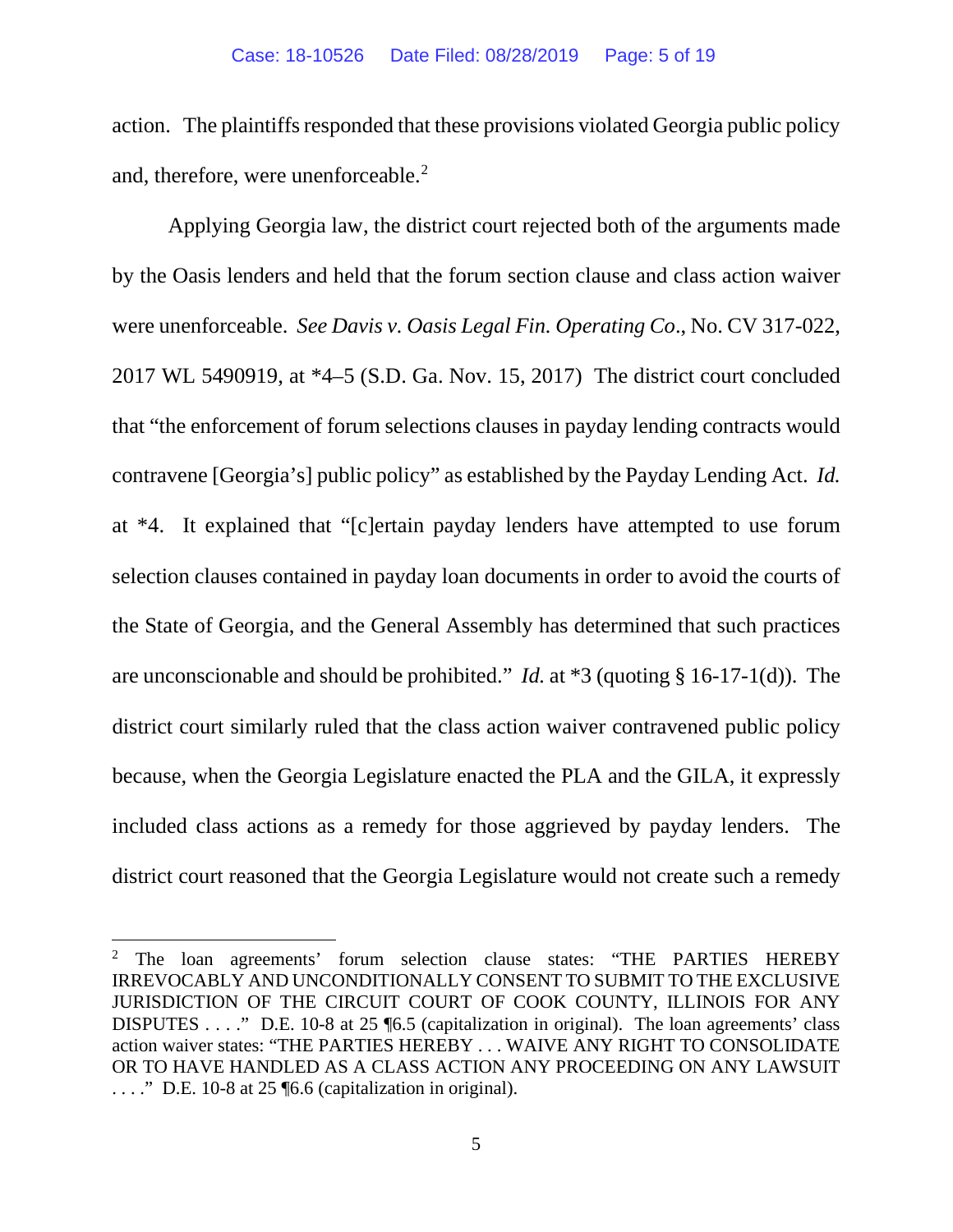and then allow lenders to "effectively wipe away this consumer protection with a waiver in a single paragraph of a six-page, single-spaced agreement." *Id*. at \*5.

The district court certified its decision for interlocutory review, and the Oasis lenders petitioned us to consider whether the district court erred in concluding that the loan agreements' forum selection clause and class action waiver are unenforceable. We agreed to consider both issues, and now affirm.<sup>[3](#page-5-0)</sup>

### **II**

The enforceability of a forum selection clause is a question of law that we review de novo. *See Rucker v. Oasis Legal Fin., L.L.C.*, 632 F.3d 1231, 1235 (11th Cir. 2011). The same plenary standard governs the enforceability of a class action waiver. *See Cruz v. Cingular Wireless, LLC*, 648 F.3d 1205, 1210 (11th Cir. 2011).

### **A**

A forum selection clause, when properly bargained for, "protects [the parties'] legitimate expectations and furthers the vital interest of the justice system." *Atl. Marine Constr. Co. v. U.S. Dist. Ct. for the W. Dist. of Tex.*, 571 U.S. 49, 63 (2013)

<span id="page-5-0"></span><sup>3</sup> We recognize that in *Ruth v. Cherokee Funding, LLC*, 820 S.E.2d 704, 710 (Ga. 2018), the Georgia Supreme Court held that loans in which the borrowers' obligations to repay are contingent upon success in an underlying personal-injury lawsuit are not "loans" under the Georgia Payday Lending Act and the Industrial Loan Act. The Oasis lenders, however, concede that they did not argue in the district court that the loans at issue here are not loans under the PLA and GILA. **[***See*  **O.A. Recording at 5:16]** That argument, therefore, is not properly before us. *See Access Now, Inc. v. Sw. Airlines Co*., 385 F.3d 1324, 1331 (11th Cir. 2004).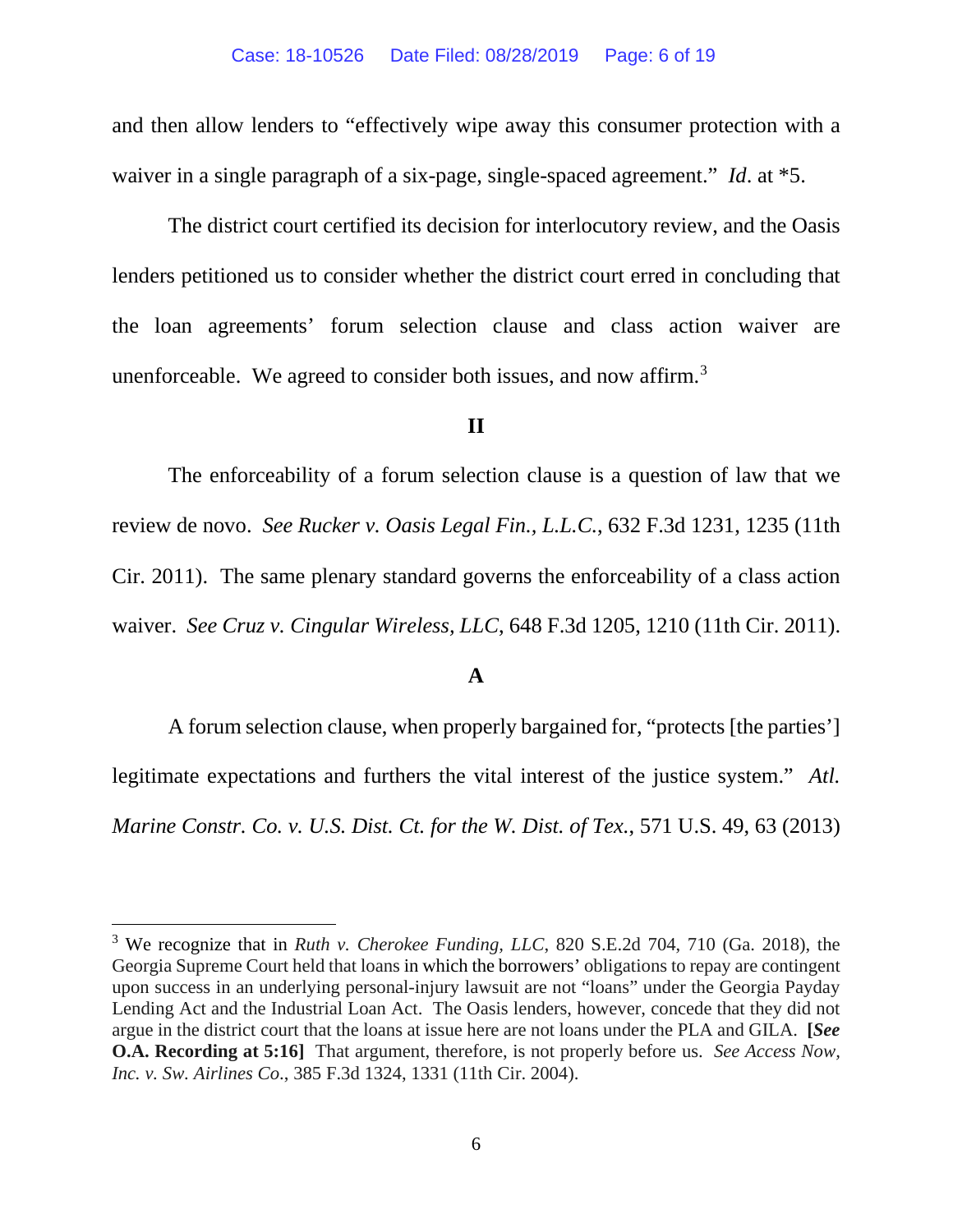(quotation marks omitted). Such clauses "should be given controlling weight in all but the most exceptional cases." *Id*. *See also M/S Bremen v. Zapata Off-Shore Co*., 407 U.S. 1, 15 (1972) (stating that a forum selection clause "should control absent a strong showing that it should be set aside").

In *Bremen*, 407 U.S. at 15–18, the Supreme Court identified four grounds on which a court can refuse to enforce an otherwise-valid forum selection clause. These include if "(1) [its] formation was induced by fraud or overreaching; (2) the plaintiff effectively would be deprived of its day in court because of the inconvenience or unfairness of the chosen forum; (3) the fundamental unfairness of the chosen law would deprive the plaintiff of a remedy; or (4) enforcement of the [forum selection clause] would contravene a strong public policy." *Lipcon v. Underwriters at Lloyd's, London*, 148 F.3d 1285, 1292 (11th Cir. 1998) (citing *Bremen*, 407 U.S. at 15–18). Here, we consider the fourth ground—when enforcing the forum selection clause "would contravene a strong public policy of the forum in which suit is brought, whether declared by statute or judicial decision." *Bremen*, 407 U.S. at 15.

"Public policy is an amorphous concept . . . . Accordingly, it has been held that, the delicate and undefined power of courts to declare a contract void as contravening public policy should be exercised with great caution, and only in cases free from substantial doubt." *Dep't of Transp. v. Brooks*, 328 S.E.2d 705, 713 (Ga. 1985) (alterations adopted and quotations omitted). In Georgia, a contractual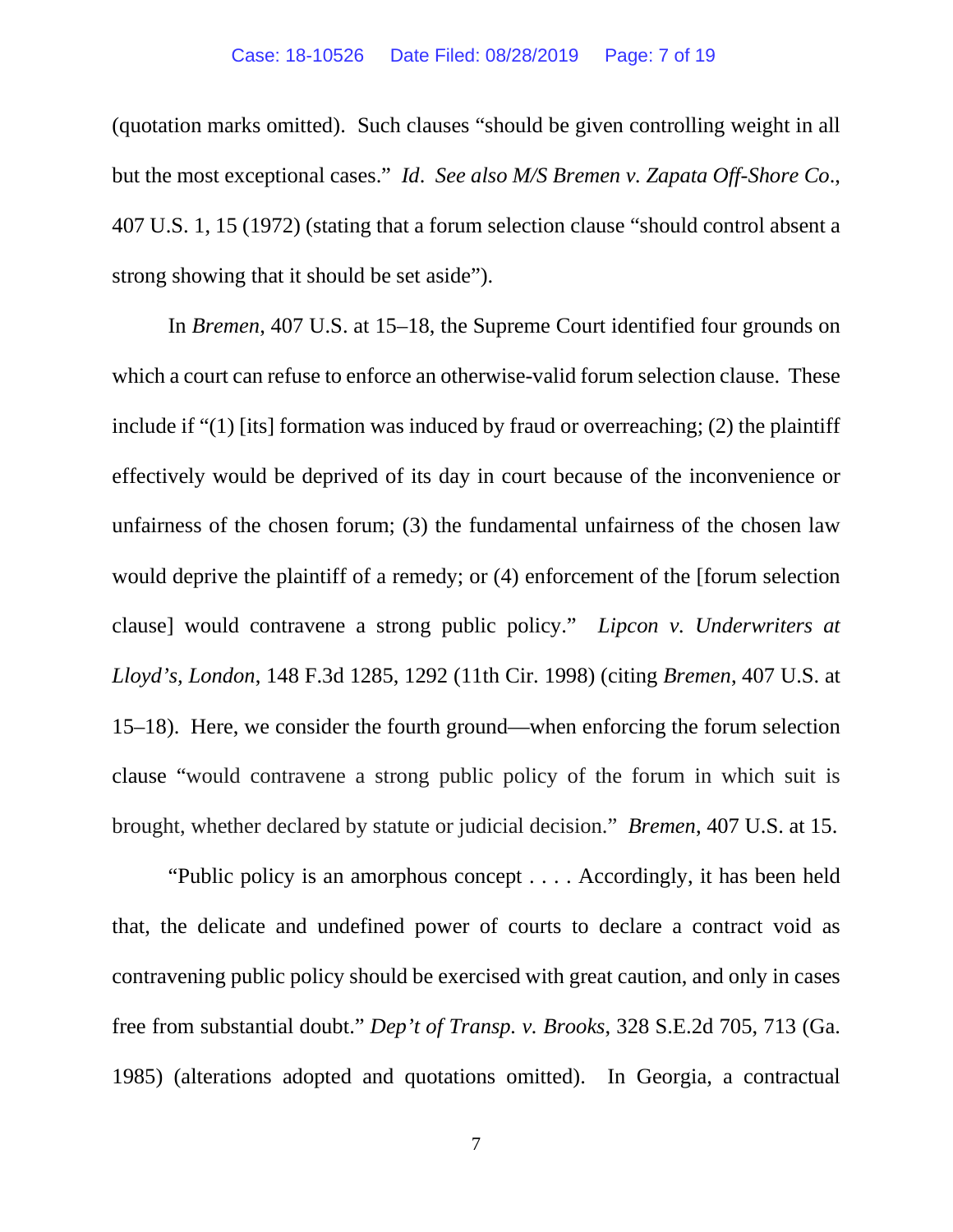provision generally does not violate public policy unless the Legislature has declared it so or enforcement of the provision would flout the very purpose of the law. *See id.*; *Robinson v. Reynolds*, 21 S.E.2d 214, 215 (Ga. 1942) ("Contracts that obviously and directly tend in a marked degree to bring about results that the law seeks to prevent cannot be made the ground of a successful suit . . . [and are] void as against public policy.").

Although amorphous in concept, Georgia's public policy bar is built on a solid foundation—the Georgia Constitution and state statutes. "[T]hese are the sources that are first to be considered and that often may be conclusive." *Strickland v. Gulf Life Ins. Co.,* 242 S.E.2d 148, 151 (Ga. 1978) (quotation omitted). "Statutes, of course, are perhaps the clearest expressions of the public policy of [Georgia]." *Dove v. Dove*, 680 S.E.2d 839, 842 (Ga. 2009). *See also* Sonja Laesen, 7 Georgia Jurisprudence § 3:3 (updated 2019) ("The only authentic and admissible evidence of public policy of a state is its constitution, laws, and judicial decisions."). For example, O.C.G.A. § 13-8-2 provides that "[a] contract which is against the policy of the law cannot be enforced," and lists particular agreements that are unenforceable as against public policy. Although § 13-8-2 does not address the specific provisions at issue in this case, the statute makes clear that its list is "nonexclusive" and Georgia courts have held that they "are not restricted by this list in voiding contracts that are against public policy." *Edwards v. Grapefields, Inc.*, 599 S.E.2d 489, 493 (Ga. Ct.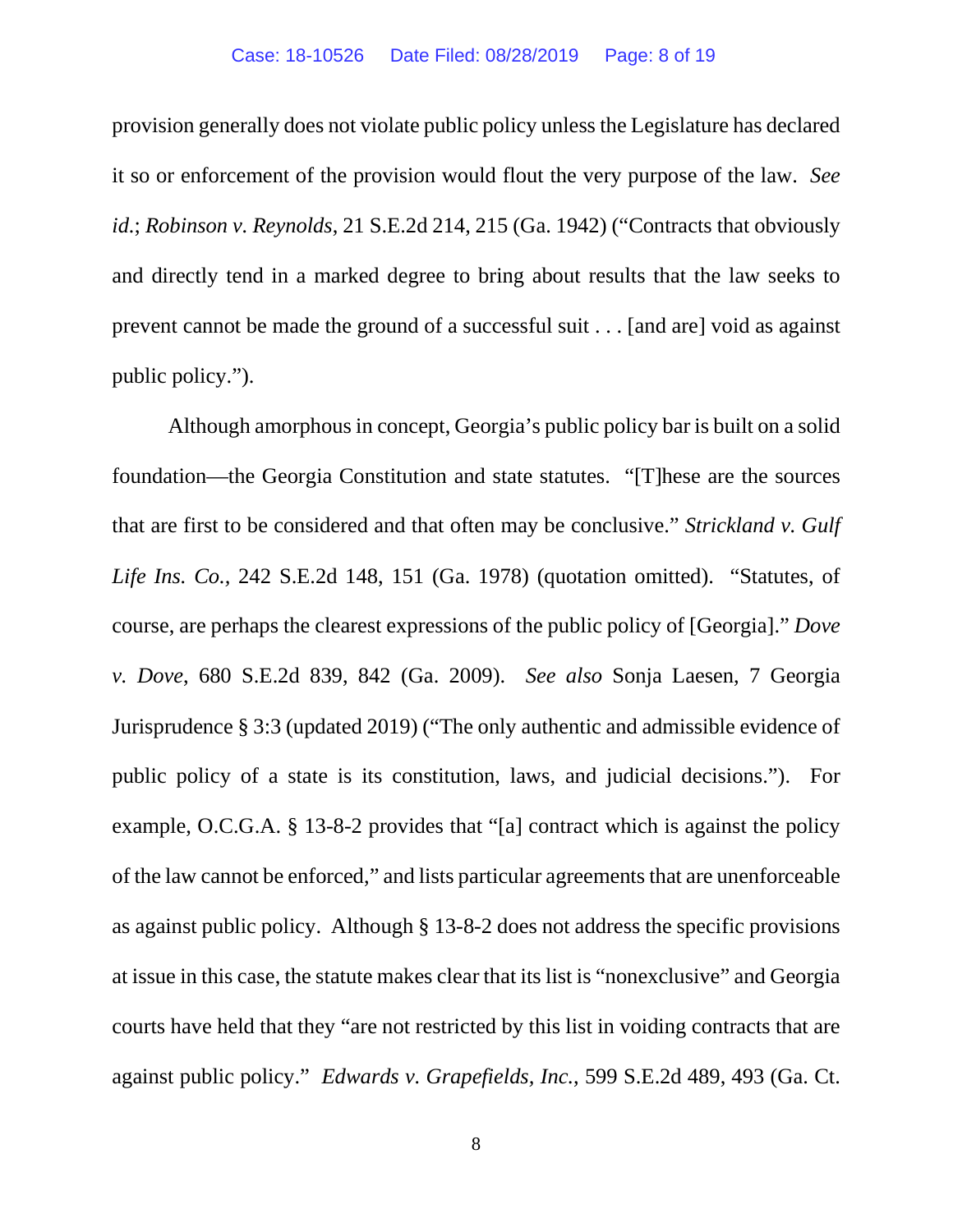App. 2004). We may therefore look to other Georgia statutes to determine whether the state has a strong public policy against enforcing forum selection clauses in favor of out-of-state payday lenders.

The Georgia Payday Lending Act, O.C.G.A. § 16-17-1 *et seq.*, states in relevant part as follows:

> A payday lender shall not . . . nor shall the loan contract designate a court for the resolution of disputes concerning the contract other than a court of competent jurisdiction in and for the county in which the borrower resides or the loan office is located.

§ 16-17-2(c)(1). The Georgia Legislature explained the PLA's prohibition on out-

of-state forum selection clauses in this way:

Certain payday lenders have attempted to use forum selection clauses contained in payday loan documents in order to avoid the courts of the State of Georgia, and *the General Assembly has determined that such practices are unconscionable and should be prohibited.*

§ 16-17-1(d) (emphasis added).

Based on this language, the Georgia Supreme Court ruled that the PLA established a clear public policy against "payday lenders [that] have attempted to skirt the laws of Georgia by use of forum selection clauses." *W. Sky Fin., LLC v. Georgia*, 793 S.E.2d 357, 363 (Ga. 2016). In ruling that the loan agreements' forum selection clause is unenforceable in this case, the district court found that § 16-17- 1(d) and § 16-17-2(c)(1) were "conclusive" as to Georgia's public policy. *See*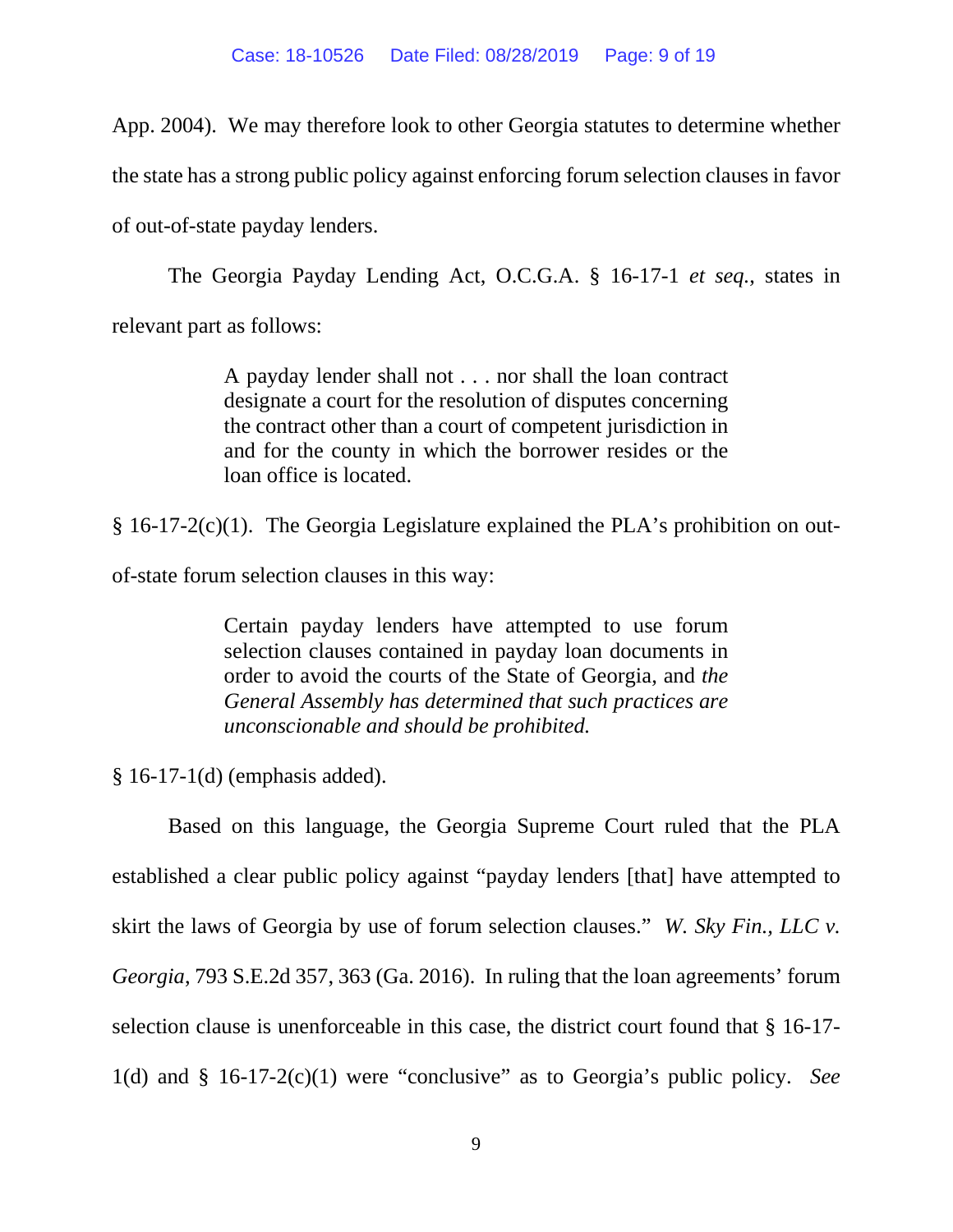*Strickland,* 242 S.E.2d at 151. On appeal, the Oasis lenders argue that two other subsections of the PLA support the opposite conclusion.<sup>4</sup>

First, the Oasis lenders assert that the word "county" in  $\S$  16-17-2(c)(1) is unqualified, meaning that by permitting parties to select a forum "in and for the county in which . . . the loan office is located" the PLA allows parties to select a county outside Georgia for litigation if it is the county where the lenders' loan office is located. The parties could therefore select as a forum the county where the Oasis lenders operate their loan office—Cook County, Illinois. This argument has some superficial appeal, but the district court rejected it, concluding that the word "county" in § 16-17-2(c)(1) refers only to Georgia counties because that subsection is a venue provision through which the Legislature intended to allow parties to select fora within Georgia while prohibiting outbound forum-selection clauses. The Oasis lenders contend that the district court erred by reading in the word "Georgia" in front of "county" in  $\S$  16-17-2(c)(1). We think the district court got it right.

Georgia venue provisions commonly use the term "county" or "counties" in refence to Georgia counties, without explicitly saying so. *See* Ga. Const., Art. VI, § 2, ¶¶ III, IV, VI; O.C.G.A. § 9-10-93. For example, Georgia's Constitution provides

<span id="page-9-0"></span> $4$  The Oasis lenders also claim (in a footnote of their reply brief) that interpreting the PLA to require out-of-state lenders to defend these kinds of lawsuits in Georgia may violate the dormant Commerce Clause. The Oasis lenders, however, did not present this argument in the district court or in their initial brief, and they also failed to support the argument with legal authorities. We therefore do not address it. *See Sapuppo v. Allstate Floridian Ins. Co*., 739 F.3d 678, 681 (11th Cir. 2014); *Lovett v. Ray*, 327 F.3d 1181, 1183 (11th Cir. 2003).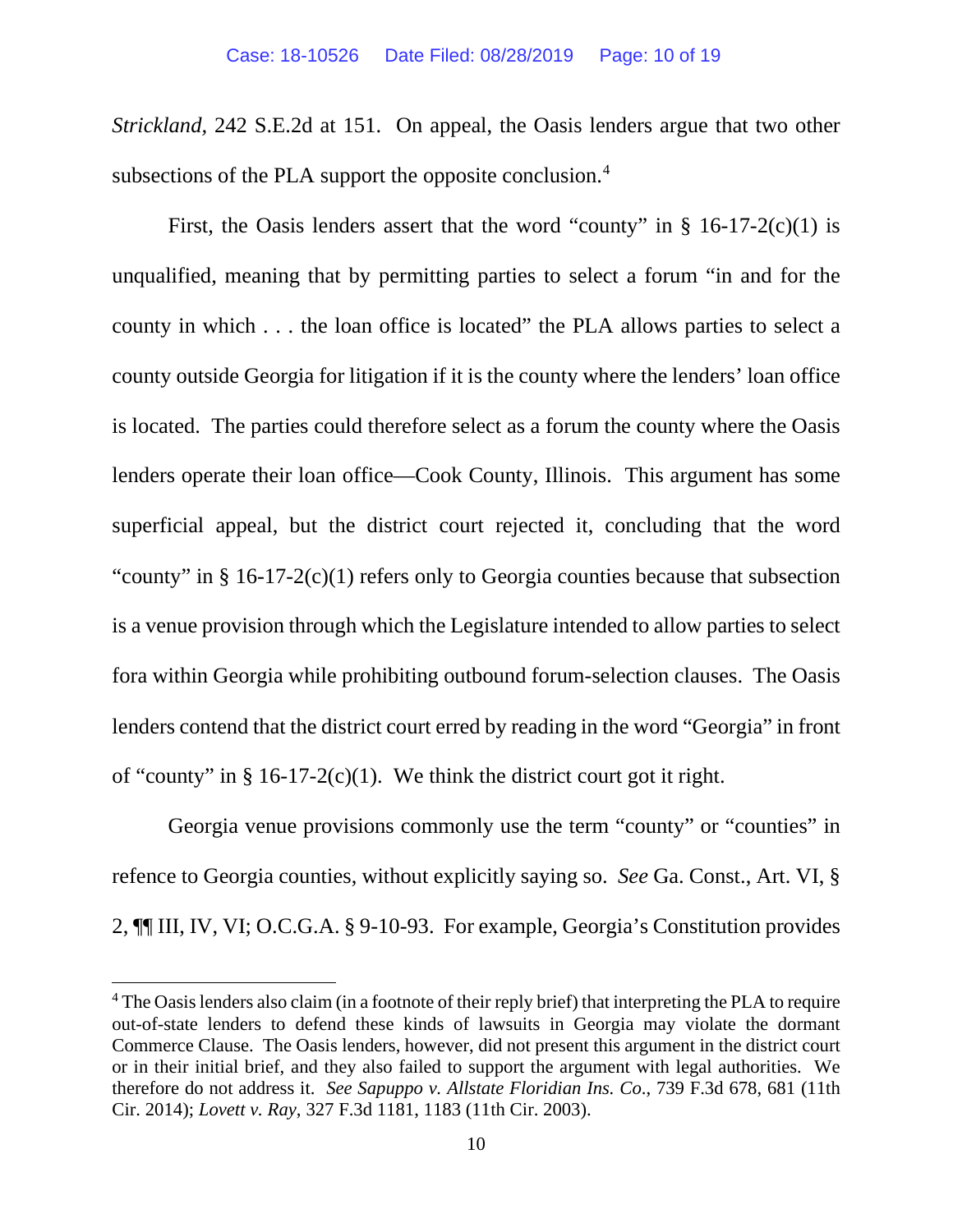that "joint trespassers residing in different counties may be tried in either county," Ga. Const., Art. VI, § 2, ¶ IV, and Georgia courts have interpreted that provision to allow "joint tortfeasor residents of different *Georgia* counties [to] be sued in either county." *Robinson v. Star Gas of Hawkinsville, Inc.*, 533 S.E.2d 97, 98 (Ga. Ct. App. 2000) (emphasis added). *See also Cartwright v. Fuji Photo Film U.S.A., Inc.*, 720 S.E.2d 200, 204 n.4, 206 (Ga. Ct. App. 2011) ("[T]he proper venue for a suit is in which Georgia county the defendant resides[.]"); *Cunningham v. Estate of Cunningham*, 697 S.E.2d 280, 282 (Ga. Ct. App. 2010) ("Georgia's constitutional venue provision . . . has no application to a suit against a nonresident . . . because in such case there is no Georgia county in which the nonresident resides."). The same interpretation applies to Georgia statutes with similar language. *See Lloyd Adams, Inc. v. Liberty Mut. Ins. Co.*, 10 S.E.2d 46, 48 (Ga. 1940) (holding that a similar venue provision in Georgia's Nonresident Motorist Act, now O.C.G.A. § 40-12-3, afforded venue in "any county in the State"). This makes sense given that the Georgia Legislature generally has authority to establish venue rules within Georgia.

 Given the PLA's condemnation of out-of-state lenders using forum selection clauses to avoid Georgia courts in § 16-17-1(d), it would make little sense to conclude that the Georgia Legislature intended the word "county" in the next subsection to include places like Cook County, Illinois. *See West v. City of Albany*, 797 S.E.2d 809, 811 (2017) ("We do not limit our consideration to the words of one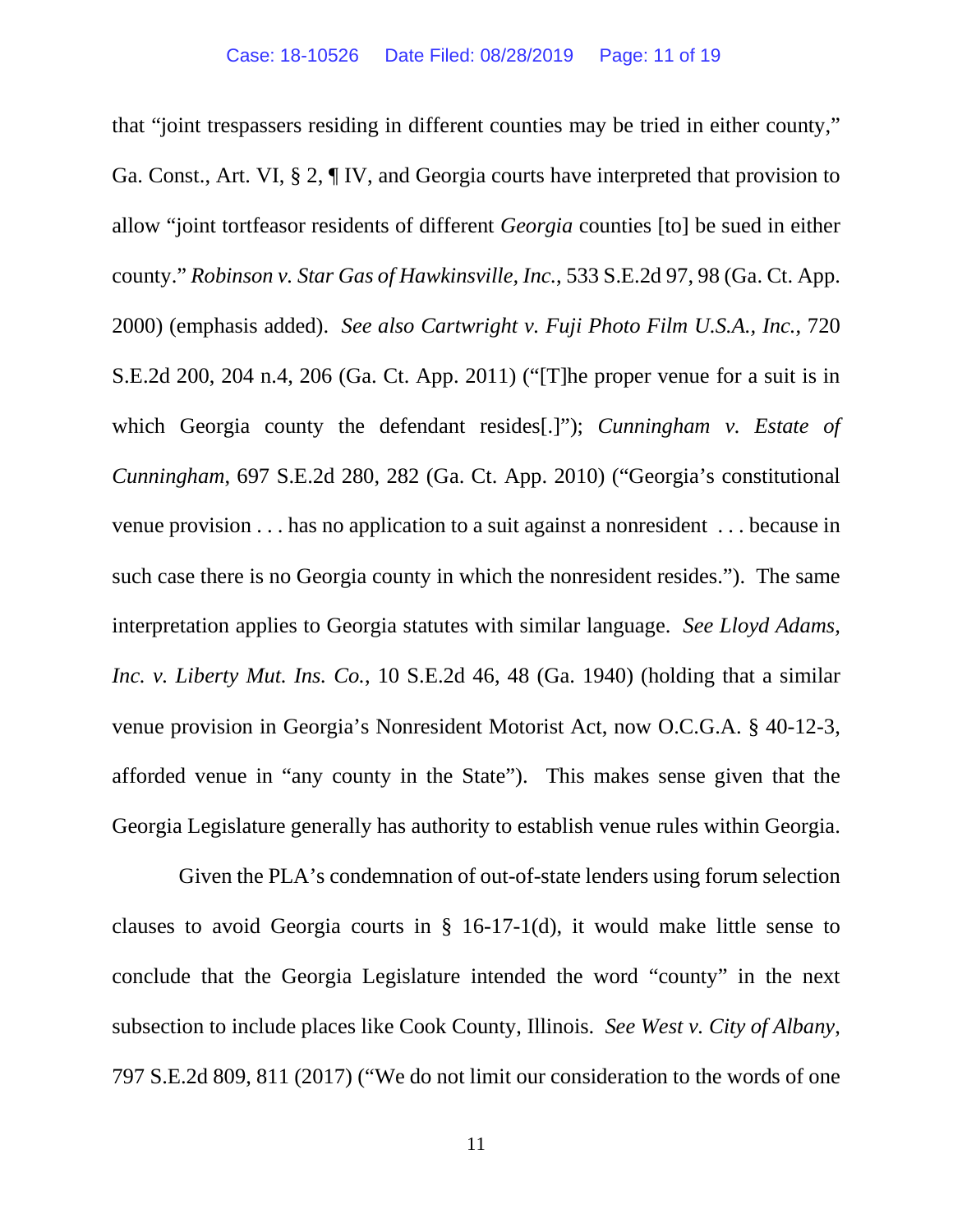subsection of a statute alone, but consider a particular provision in the context of the statute as a whole  $\dots$ ."). The Oasis lenders' argument—that by using the term "county" instead of "Georgia county" in  $\S$  16-17-2(c)(1), the Legislature opened a back door for out-of-state forum selection clauses—would effectively "hide elephants in mouseholes." *Whitman v. Am. Trucking Ass'ns*, 531 U.S. 457, 468 (2001). Moreover, it would also render the PLA's prohibition of certain forum selection clauses in § 16-17-1(d) "meaningless, redundant, or mere surplusage." *United States v. Canals-Jimenez*, 943 F.2d 1284, 1287 (11th Cir. 1991). We disfavor such interpretations. *See Cadwell v. Kaufman, Englett & Lynd, PPLC*, 886 F.3d 1153, 1159 (11th Cir. 2018).

Next, the Oasis lenders contend that the PLA does not apply to loan agreements between a Georgia borrower and an out-of-state lender because § 16-17- 1(d) states that "[p]ayday lending involves relatively small loans and does not encompass loans that involve interstate commerce." We disagree for a few reasons. First, the Oasis lenders' arguments are mutually exclusive. Arguing that the PLA does not apply to loans by an out-of-state lender contradicts the lenders' argument that the Georgia Legislature meant for the term "county" in  $\S$  16-17-2(c)(1) to include the county where an out-of-state lender maintains its home office. *See Footstar, Inc. v. Liberty Mut. Ins. Co.*, 637 S.E.2d 692, 695 (2006) ("[C]ourts should construe a statute to give sensible and intelligent effect to all of its provisions . . .").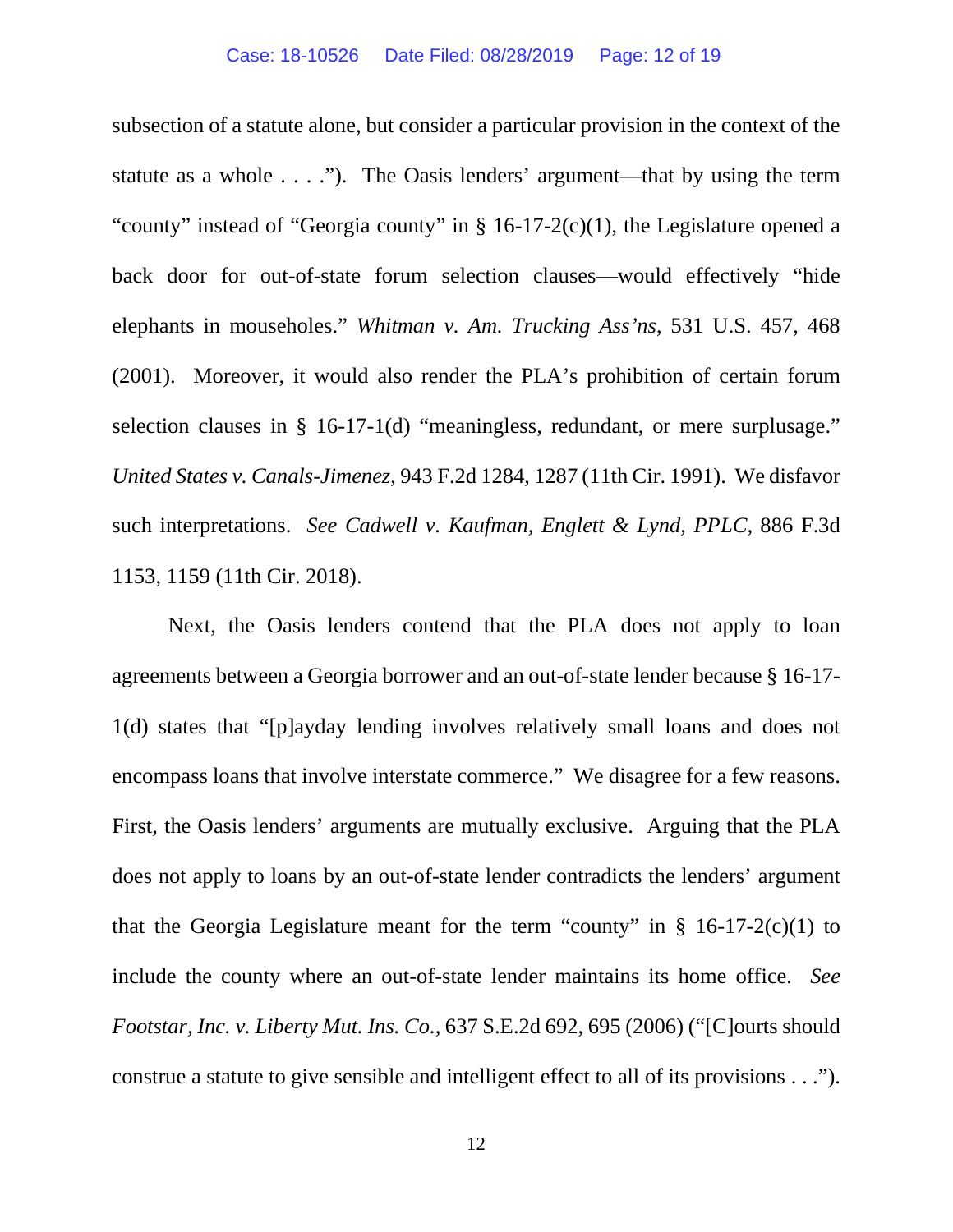Second, other provisions of the PLA make clear that the Act governs "any business" that "consists in whole or in part of making . . . loans of \$3,000.00 or less" unless those entities are specifically exempted. *See W. Sky Fin*., 793 S.E.2d at 363 (quoting § 16-17-2(a))*.* Out-of-state lenders are not exempt. *See* § 16-17-2(a)(1)–(4)*.* Third, excluding loans involving out-of-state lenders from coverage—as the Oasis lenders argue—would render the PLA's prohibition of out-of-state forum selection clauses meaningless. *See Cadwell*, 886 F.3d at 1159; *Canals-Jimenez*, 943 F.2d at 1287.

In *Western Sky*, 793 S.E.2d at 363, the defendant argued that the PLA's "interstate commerce" language rendered the statute inapplicable to loans involving out-of-state lenders. The Georgia Supreme Court "reject[ed] the notion that this phrase was meant to exclude loans that involve interstate commerce from the scope of the [PLA]." *Id.* "If that were so, the [PLA] would be virtually meaningless because it would prohibit nothing." *Id. See also id.* at 364 ("If, as Defendants argue, the [PLA] is limited only to transactions that do not involve interstate commerce, the [PLA] would effectively prohibit nothing at all."). The Georgia Supreme Court went on to articulate how excluding loans involving an out-of-state lender would undermine the entire purpose of the PLA.

> Given the clear and unambiguous scope of the [PLA] as a whole, to interpret that phrase as a definitional limitation upon payday lending and thereby exempt loans that involve interstate commerce from the prohibitions of the [PLA] *would create such a contradiction and absurdity as*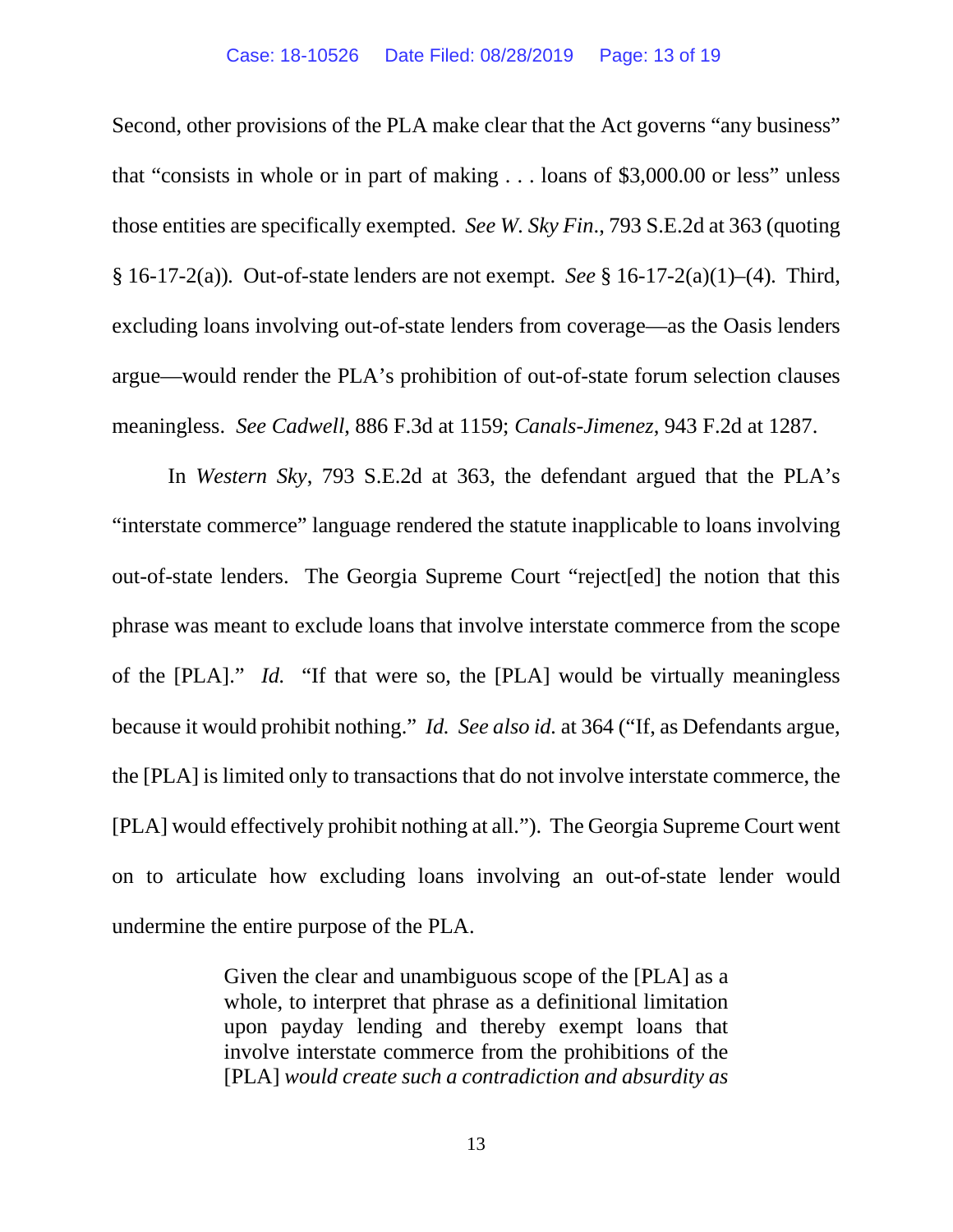*to demonstrate that the legislature did not mean it to create such a limitation.*

*Id.* at 365 (emphasis added).

Based on our review, Georgia statutes establish a clear public policy against out-of-state lenders using forum selection clauses to avoid litigation in Georgia courts. *See* O.C.G.A. §§ 16-17-1(d), 2(c)(1). Enforcing a forum selection clause like the ones here "would [therefore] contravene a strong public policy of the forum in which suit is brought," and the district court correctly denied the Oasis lenders' motion to dismiss on that ground. *See Bremen*, 407 U.S. at 15.[5](#page-13-0)

### **B**

The plaintiffs argue, and the district court concluded, that the class action waivers contained in the loan agreements also contravene the purpose of the PLA and the Georgia Industrial Loan Act, O.C.G.A. § 7-3-29. We start with the text of both acts.*See Dove*, 680 S.E.2d at 842.

The PLA contains a provision stating that "a civil action may be brought on behalf of an individual borrower or on behalf of an ascertainable class of borrowers."

<span id="page-13-0"></span><sup>&</sup>lt;sup>5</sup> Because we conclude that Georgia statutes establish a public policy against the forum selection clause at issue, we are not bound by our opinion in *Rucker*, 632 F.3d at 1238. In that case, we held that an identical forum selection clause was valid and enforceable under Alabama law. *See id.* Our decision to invalidate the forum selection clause in this case depends entirely on Georgia law*.*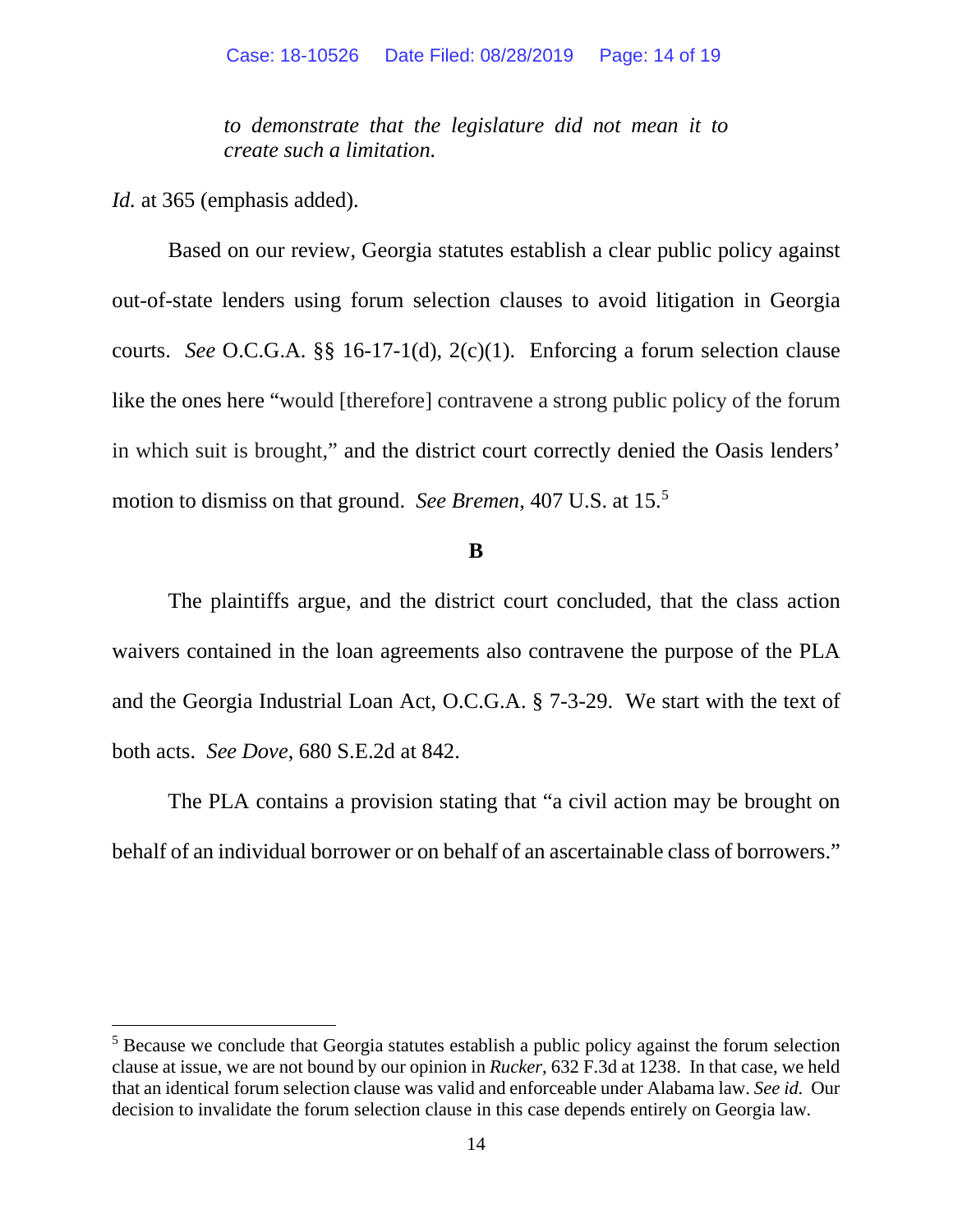§ 16-7-3. The GILA provides that "a claim for violation of this chapter against an unlicensed lender may be asserted in a class action."  $\S 7-3-29(e)$ .

The district court concluded that, in passing these laws, the Georgia Legislature "expressly contemplated a specific remedy—[a] class action—for persons aggrieved by predatory lending . . . [and] did not expressly create the class action remedy so that predatory lenders could effectively wipe away this consumer protection with a waiver . . . ." *Davis*, 2017 WL 5490919, at \*5. On appeal, the Oasis lenders contend that the district court erred by not considering whether the provision was procedurally or substantively unconscionable. They also argue that neither the PLA nor the GILA prohibit class action waivers or create a statutory right to pursue a class action.

These arguments miss the point. The district court's ruling flowed from its conclusion that enforcing class action waivers in this context would allow payday lenders to eliminate a remedy that was expressly contemplated by the Georgia Legislature, and thereby undermine the purpose of the statutory scheme. That conclusion, if correct, renders the class action waiver unenforceable under Georgia law regardless of whether the provision is also procedurally or substantively unconscionable. *See Brookfield Country Club, Inc. v. St. James-Brookfield, LLC*,

<span id="page-14-0"></span><sup>6</sup> We note that this subsection of the GILA applies to "*unlicensed* lenders," but the district court quoted this provision in ruling that the class action waiver is unenforceable, and the Oasis lenders do not argue that it does not apply. *See Davis*, 2017 WL 5490919, at \*5.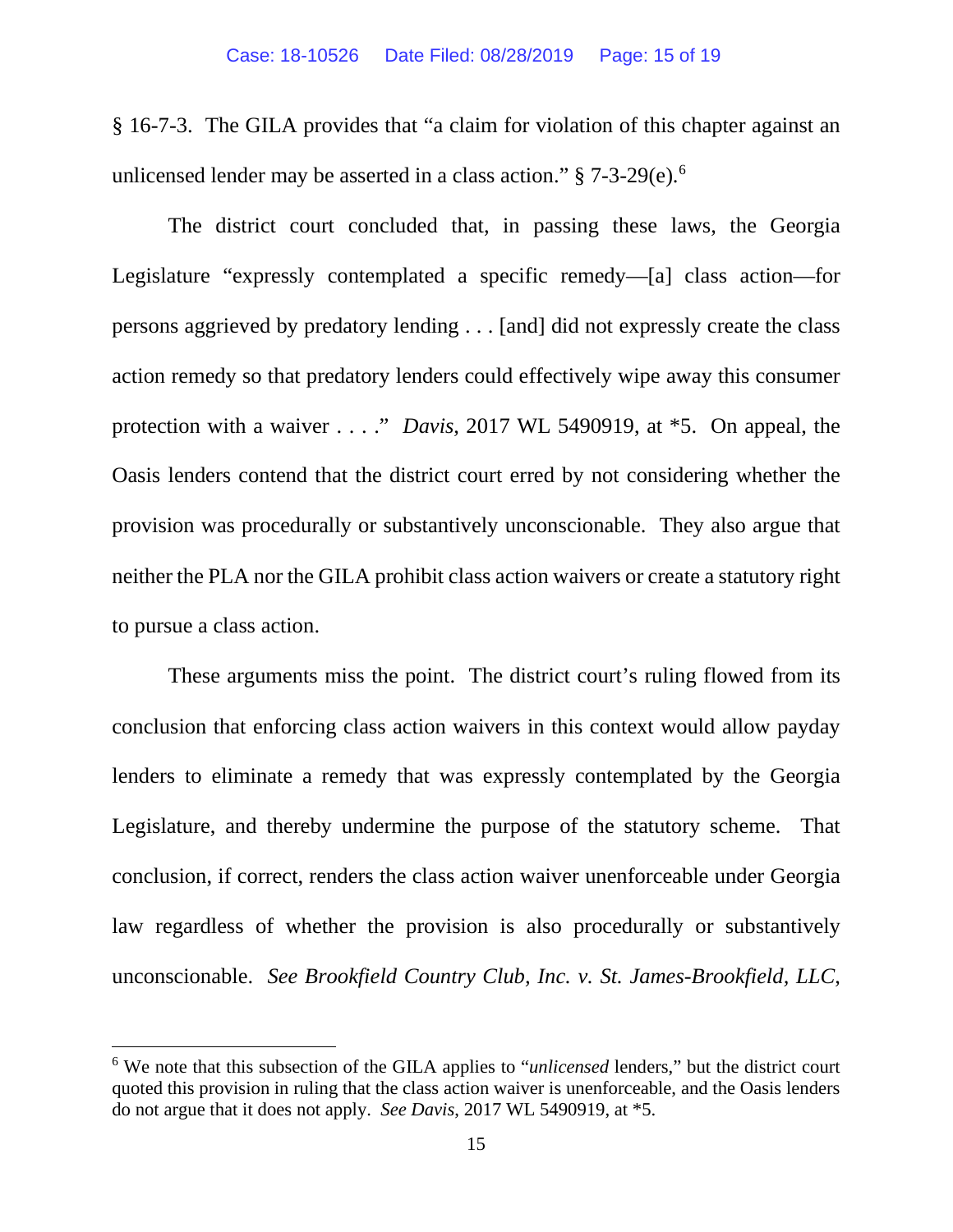696 S.E.2d 663, 667 (Ga. 2010) (refusing to "enforce a contractual provision which contravenes the statutory law of this state"); *Terry v. St. Farm Fire & Cas. Ins. Co*., 504 S.E.2d 194, 195 (Ga. 1998) (considering whether "[t]he underlying purpose" of the statute would be "contravened by enforcement of the specific terms of the agreement"). *Accord Atl. Flooring Design Ctrs., Inc. v. R.G. Williams Const., Inc.*, 773 S.E.2d 868, 870 (Ga. Ct. App. 2015) (voiding a contractual provision because it would frustrate the public policy expressed in the Georgia Arbitration Code); *Langford v. Royal Indem. Co*., 430 S.E.2d 98, 102 (Ga. Ct. App. 1993) ("A contract provision normally should not be enforced where it conflicts with the general policy and spirit of the statute which governs it, although there may be no literal conflict; that is, it makes no difference whether the statutory prohibition or command is expressed or implied.").

The Oasis lenders may be correct in arguing that, when Georgia courts address whether a contractual provision is substantively unconscionable, they also "consider 'the commercial reasonableness of the contract terms, the purpose and effect of the terms, the allocation of the risks between the parties, and similar public policy concerns.'" *Jenkins v. First Am. Cash Advance of Ga., LLC*, 400 F.3d 868, 876 (11th Cir. 2005) (quoting *NEC Techs., Inc. v. Nelson*, 478 S.E.2d 769, 772 (Ga. 1996)). The public policy bar, however, remains an *independent* basis to hold a contractual provision unenforceable. *See Glosser v. Powers*, 71 S.E.2d 230, 231 (Ga. 1952)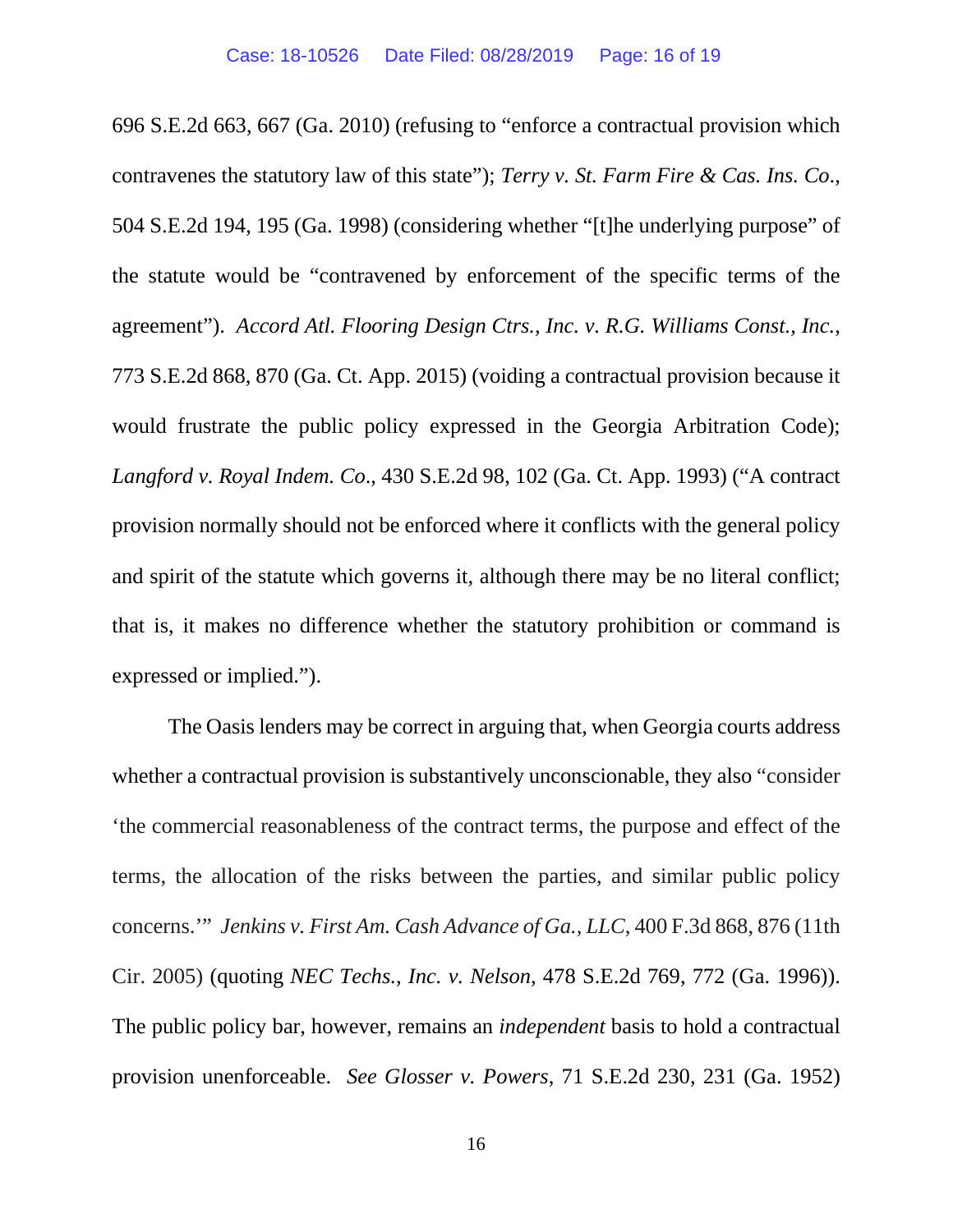("Even in the absence of fraud in the procurement of a contract, a contract which is against the policy of the law is void and unenforceable.") A hornbook example of the public policy defense is that a court will not enforce a contractual provision that is illegal regardless of whether its obligations are mutual, its terms are conspicuous, and the parties are well represented. *See* 17A Am. Jur. 2d Contracts § 247 (updated 2019). *See also Stoudemire v. HSBC Bank USA, N.A*., 776 S.E.2d 483, 484 (Ga. Ct. App. 2015) (highlighting the difference between "[c]ontracts to do illegal or immoral things, contracts against public policy, and gambling contracts," which are legally void, and "fraudulent contracts and contracts entered under duress," which are voidable by the injured party) (citations omitted).

The district court did not, and needed not, conclude that the PLA or the GILA expressly prohibited class action waivers or created a statutory right to pursue a class action. A contractual provision need not "literal[ly] conflict" with Georgia law to contravene public policy. *See Langford*, 430 S.E.2d at 102; *Robinson*, 21 S.E.2d at 215. Instead, the district court concluded that enforcement of the class action waivers in this context would eliminate a remedy contemplated by the Georgia Legislature and undermine the purpose of the PLA and the GILA. *Davis*, 2017 WL 5490919, at \*5.

To that point, the Oasis lenders make one additional argument warranting further discussion—that the PLA's fee-shifting provision eliminates the risk that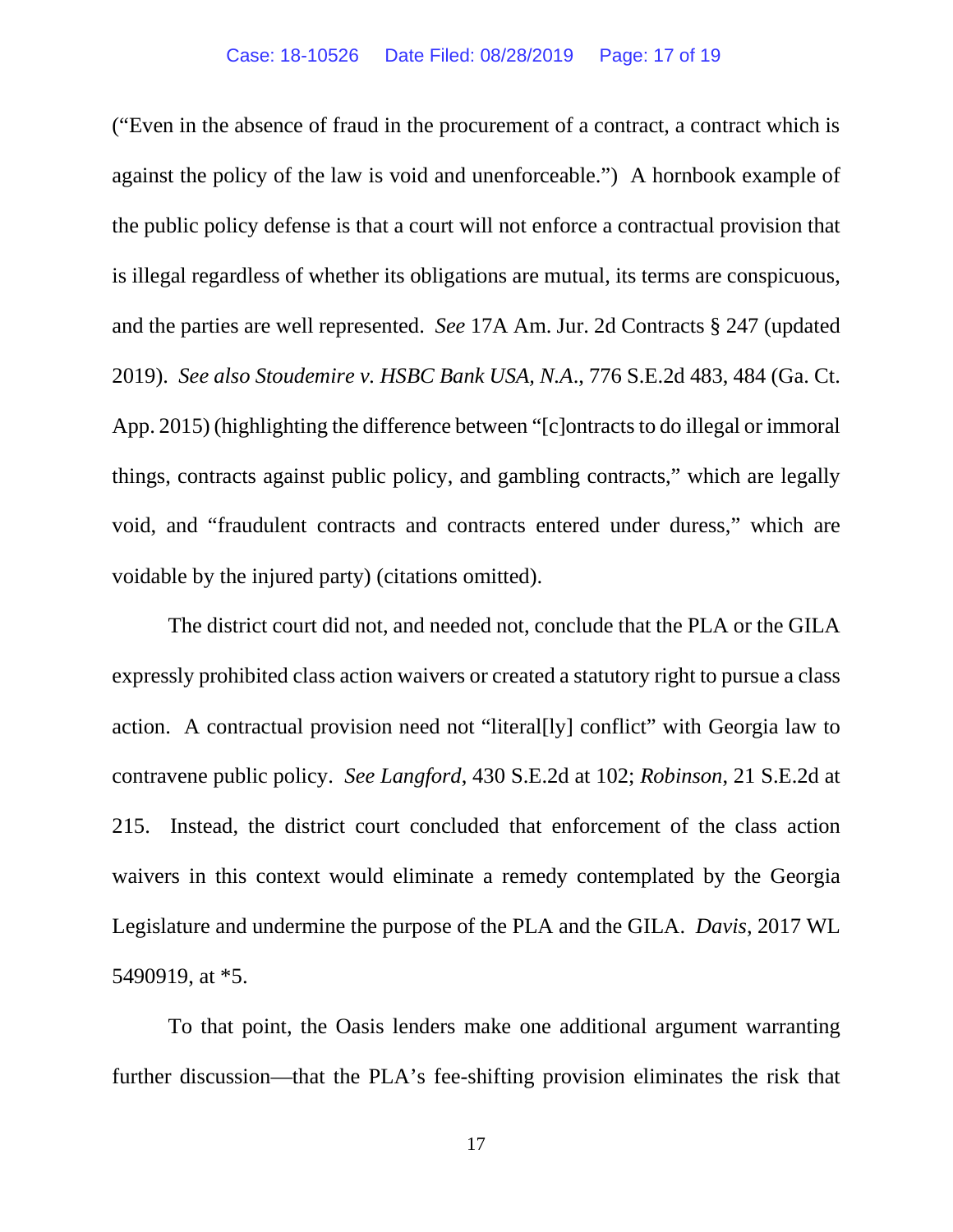enforcing the class action waiver would effectively prevent the plaintiffs from litigating their claims. In past cases, we have held that certain class action waivers were not unconscionable, in part because the agreements at issue contained a feeshifting provision that, in practice, permitted the plaintiffs to pursue their claims individually. *See Jenkins*, 400 F.3d at 877–80; *Randolph v. Green Tree Fin. Corp*., 244 F.3d 814, 816–18 (11th Cir. 2001). Those cases, however, concerned whether the class action waivers were unconscionable because enforcement would prevent the plaintiffs from having their day in court. *See Jenkins*, 400 F.3d at 877–78. As discussed above, the district court here did not conclude that the class action waiver was procedurally or substantively unconscionable—or that the plaintiffs in this case could never litigate their claims individually—but relied on Georgia's public policy as expressed in the text and purpose of the PLA and the GILA.

The Oasis lenders point out that in *Jenkins*, 400 F.3d at 877–80, and *Bowen v. First Family Financial Services, Inc*., 233 F.3d 1331, 1336 (11th Cir. 2000), we held that class action waivers in arbitration clauses were not void as against public policy. But those cases do not call for a different result here. Neither *Jenkins* nor *Bowen* analyzed the PLA, the GILA, or Georgia's public policy against class action waivers in payday loan agreements. Instead, those cases concerned class action waivers *in arbitration agreements*—where the Federal Arbitration Act "create[s] a strong federal policy in favor of arbitration." *Picard v. Credit Solutions, Inc*., 564 F.3d